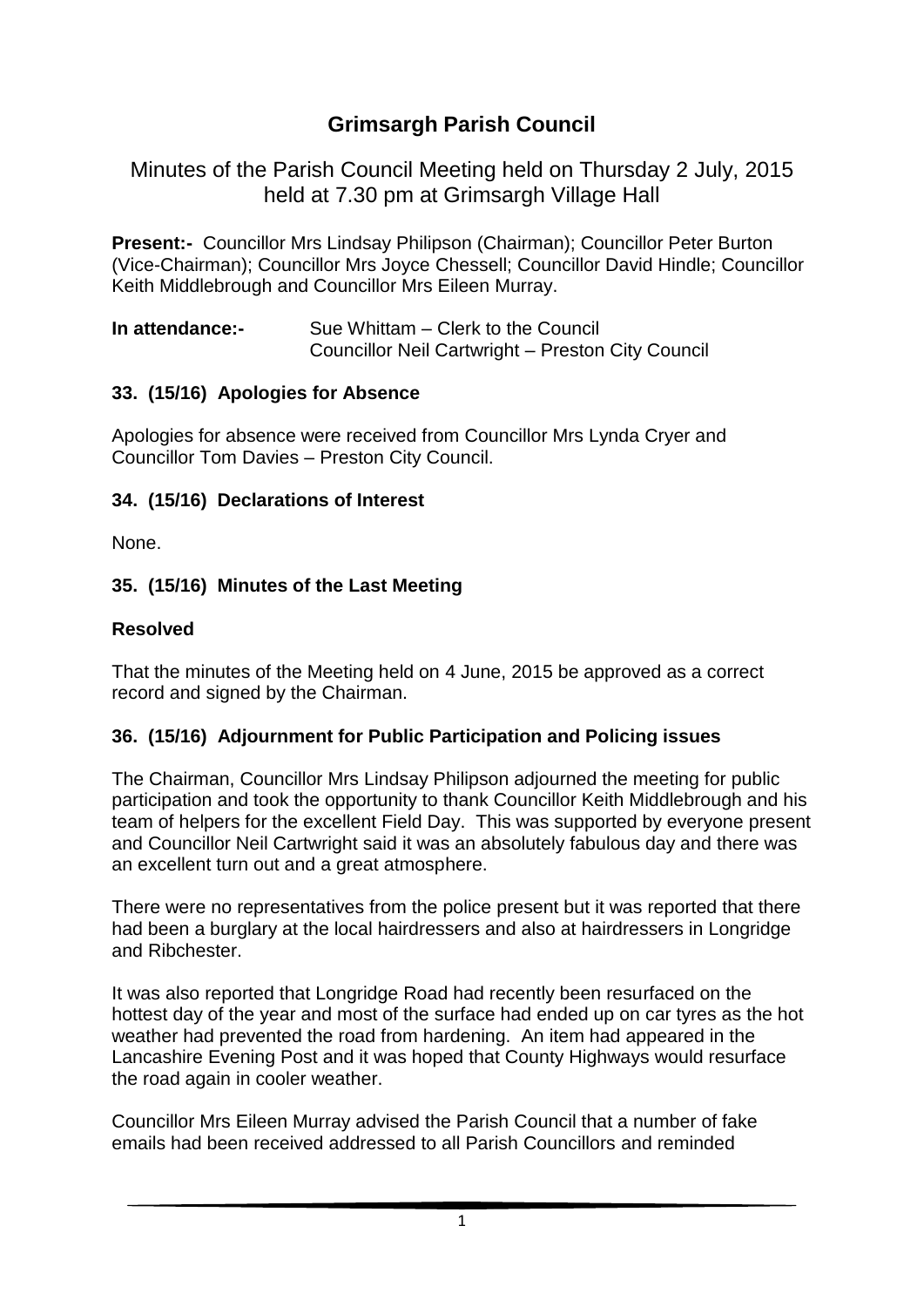everyone that if in doubt they should not open the email and do not click on any attachments.

Councillor Mrs Joyce Chessell raised the ongoing issue of parking on Lindale Avenue and also asked for the weed killing to be done on the road edges.

The Chairman, Councillor Mrs Lindsay Philipson then reconvened the meeting.

### **37. (15/16) Town and Country Planning Act, 1990**

The Parish Council gave consideration to the following Planning Application:-

06/2015/0486 - 169 Preston Road Grimsargh. Erection of dormer extensions to front and rear of dwelling and pitched roof over existing flat roof side extension (amended scheme t planning application 06/2015/0187).

It was noted that we had received confirmation from the Planning Inspectorate that the appeal hearing in relation to land off Preston Road/Gladman Developments Ltd would start on 26 January 2016 and would be held at the Town Hall, Preston. It was further noted that the Clerk had contacted the Planning Inspectorate to confirm that the Parish Council wished to speak at the hearing. The Parish Council would decide on their representation at the appeal nearer the date of the appeal hearing.

Councillor Mrs Eileen Murray referred to the property on Preston Road that was possible undertaking a business as a snail farm without the necessary planning permissions. She explained to the Parish Council that various works had been carried out at the property including the hedges removed and a breeze block wall built and poly tunnels had appeared on the site. Councillor Neil Cartwright said he would speak to Chris Hayward at Preston City Council about this and the Clerk had also written an email about this issue. It was suggested that Dan Dewhurst may speak to the owner of the property about this as it was one of the properties that had agreed to have CCTV for the village. If Dan did not wish to do this then Councillor Keith Middlebrough said he would be happy to visit the property owner and ask him about the works he was carrying out. This was agreed as a good way forward.

It was also noted that the Preston Local Plan had been adopted today by Preston City Council and this was good news for Preston and also for the Gladman appeal.

### **Resolved**

1) That with regard to Planning Application 06/2015/0486 the Parish Council has no objection to this application.

2) That the report is received and noted.

### **38. (15/16) Report from the Community Engagement Working Group**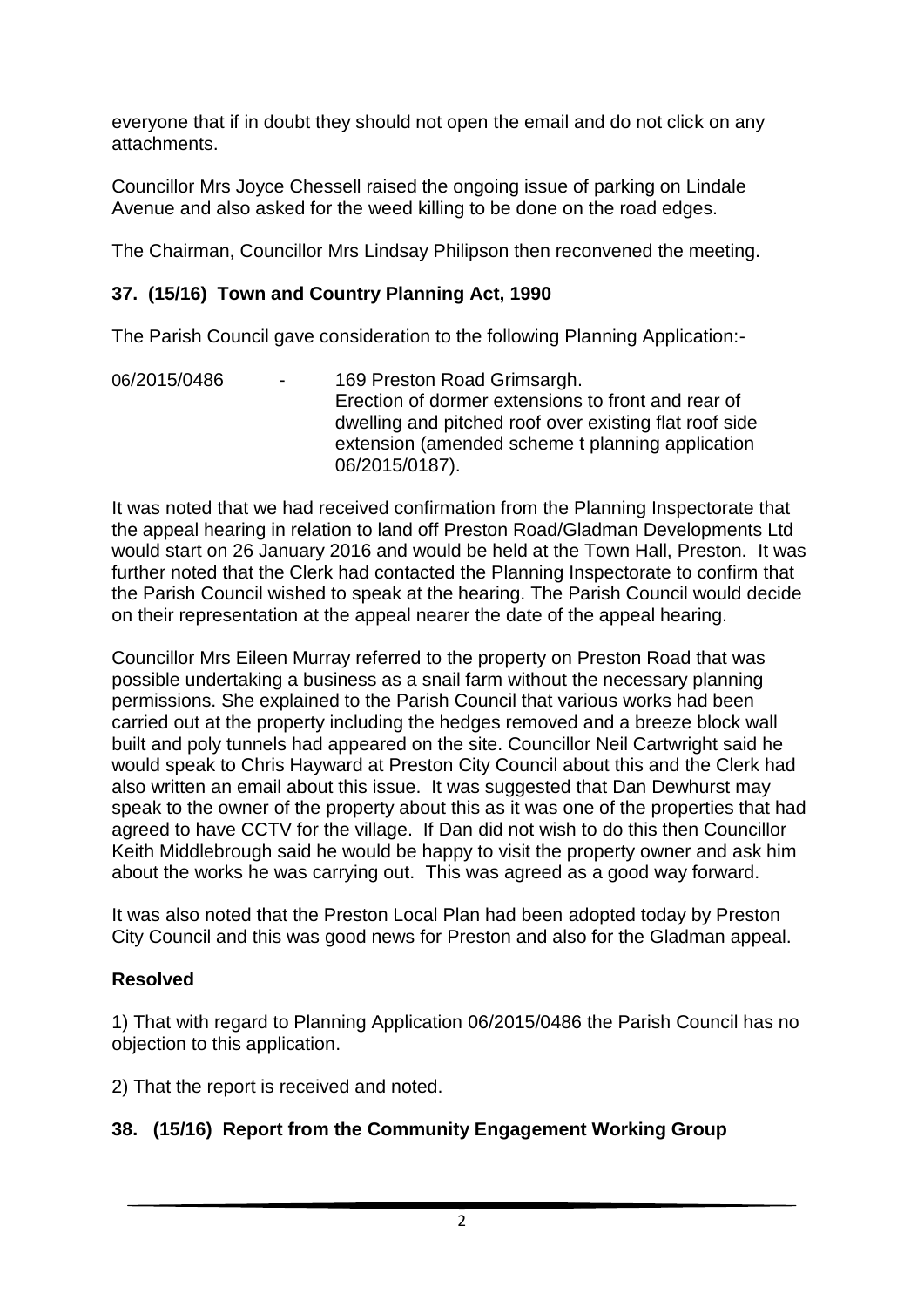The Chairman, Councillor Mrs Lindsay Philipson presented the report from the Community Engagement Working Group from their meeting held on 15 June 2015. She referred to the recent Newsletter and the suggestion that a "who to contact" section should be included in the next newsletter that could include contacts such as the Police and Preston City Council Departments such as the Parks Department as examples. It was also suggested that the Farmers Market should appear in the Spotlight item.

With regard to the presentation to the Planter Competition Winner, it was agreed that this should be held at SO plants and the dates of 15 August or 5 September in the afternoon probably about 4pm would be the best time. The Chairman, Councillor Mrs Lindsay Philipson agreed to arrange this and would let everyone know about the arrangements.

With regard to the website and the Councillor profiles it was agreed these would go live as soon as possible. The Clerk suggested that Adam and Colin should be included and agreed to obtain photographs of both of them to go on the website. Councillor Mrs Eileen Murray asked if people could check their details as soon as possible and let her have any amendments.

### **Resolved**

That the report is received and noted.

### **39. (15/16) Electoral Review of Lancashire**

The Parish Council gave consideration to the consultation on the Electoral Review of Lancashire and it was noted that the closing date for comments on this consultation was 31 August 2015. It was reported that the consultation was suggesting that the number of elected Members on the County Council should remain the same.

It was agreed that the Parish Council would respond to the consultation and agree that the representation on the County Council should remain the same. The Parish Council was also happy with the current boundary arrangements for Grimsargh as we are a rural village and linked with other similar rural parishes as part of the Preston Rural Division of Lancashire County Council.

# **Resolved**

That the Clerk responds to the consultation on the Electoral Review of Lancashire confirming that the Parish Council is happy with the current number of representatives on Lancashire County Council and is also happy with the current boundary as we are linked with other similar rural parishes as part of the Preston Rural Division of Lancashire County Council.

# **40. (15/16) Grimsargh Village Hall Newsletter**

The Clerk reported that she had received an email asking if the Parish Council wished to submit an item for the Grimsargh Village Hall Newsletter. A photograph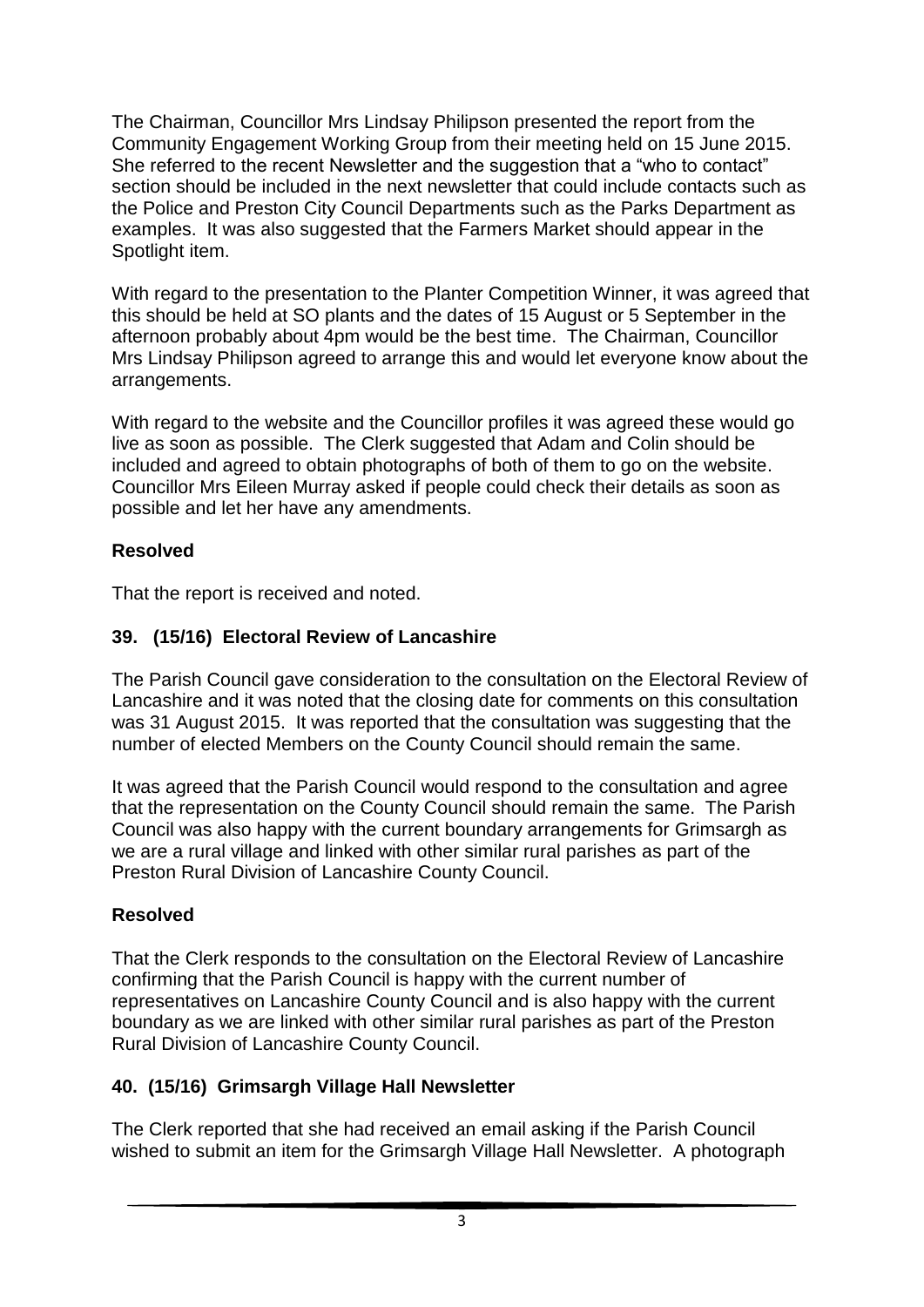was taken at the meeting and the Chairman, Councillor Mrs Lindsay Philipson agreed to write a short item for inclusion in the newsletter.

### **41. (15/16) Feedback on LALC/NALC Conference held on 6 June 2015**

The Chairman, Councillor Mrs Lindsay Philipson gave a brief report on the LALC/NALC conference she had attended on 6 June 2015. A copy of her report had been circulated to the Parish Council but she highlighted the excellent presentation and demonstration on the defibrillators and felt that the provision of a defibrillator for the village should be something that the Parish Council should consider.

### **Resolved**

That the report is received and noted.

### **42. (15/16) Update on Planter Trophy/Post Office Noticeboard**

Councillor Keith Middlebrough informed the Parish Council that he did not have any pictures of possible noticeboards as yet but he had also found out that you could buy some very good recycled plastic noticeboards and these might be worth considering. He hoped to have further information at the September meeting.

With regard to the trophy for the Planter Competition, Councillor Keith Middlebrough felt that the shield type trophy would be more appropriate than the slate ones and he agreed to obtain this on behalf of the Parish Council and would be reimbursed at the next meeting.

### **43. (15/16) Purchase of replacement bin sacks for dog bins**

The Clerk reported that she needed to order some new bin sacks for the dog bins and these would cost in the region of £150. This was agreed.

### **Resolved**

That the Clerk is given approval to purchase bin sacks for the dog bins on behalf of the Parish Council at an estimated cost of £150 and this will be reimbursed by the Parish Council.

### **44. (15/16) Parish Council Meeting Dates**

The Parish Council approved the following schedule of meeting dates for 2015-  $2017: -$ 

Thursday 3 September 2015 Thursday 1 October 2015 Thursday 5 November 2015 Thursday 3 December 2015 Thursday 14 January 2016\* (note change of date) Thursday 4 February 2016 Thursday 3 March 2016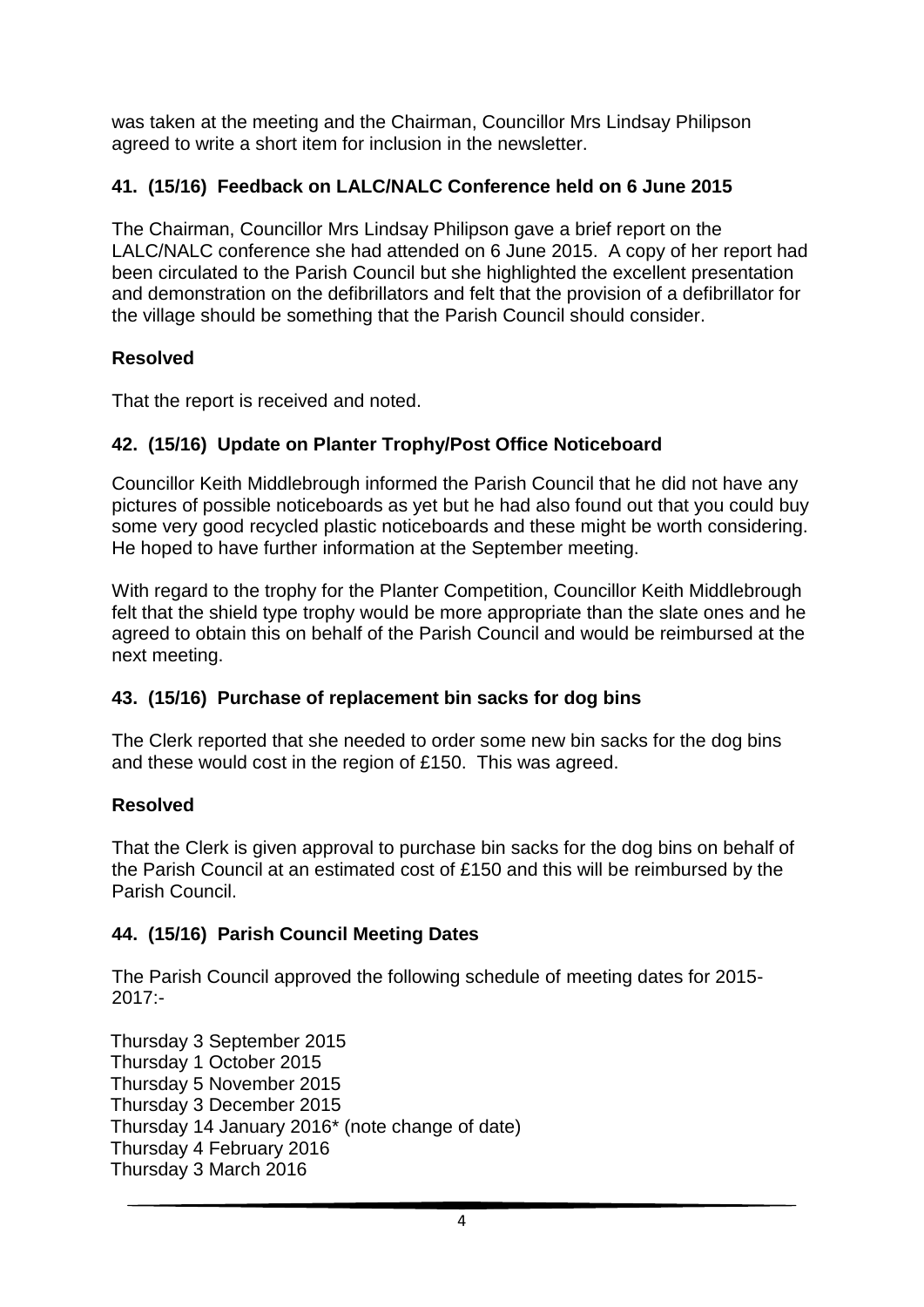Thursday 7 April 2016 Thursday 5 May 2016 Thursday 2 June 2016 Thursday 7 July 2016 August – no meeting Thursday 8 September 2016 \*(note change of date) Thursday 6 October 2016 Thursday 3 November 2016 Thursday 1December 2016 Thursday 12 January 2017 \*(note change of date) Thursday 2 February 2017 Thursday 2 March 2017 Thursday 6 April 2017 Thursday 4 May 2017 Thursday 1 June 2017 Thursday 6 July 2017 Thursday 7 September 2017 Thursday 5 October 2017 Thursday 2 November 2017 Thursday 7 December 2017

### **45. (15/16) Financial Matters and banking**

It was noted that we had an estimated £52,810.59 in the bank as at 1 June 2015. The Clerk also reported that we had received a payment of £4,395.30 from Preston City Council and this was for a CiL instalment towards the Whitefriars Development. The Clerk had asked the City Council for further information on how much CiL could be expected and the frequency of payments. It was agreed that an item should be placed on the next Parish Council agenda to look at how we should record the CiL monies and possibly set up a Working Group to deal with possible project ideas.

### **Resolved**

1) It was noted that the following invoice had been paid:-

AVJ Design for newsletter printing £440. (Cheque no 731).

2) The following invoices were agreed for payment:-

i) Preston City Council – uncontested election fee £100 (Cheque no 735).

ii) Adam Cooper – 63 hours @ £13 per hour = £819.00 + compost and post mix £40.00 = total £859.00 (Cheque no 736).

iii) Donna Kidd internal audit fee - £60 (Cheque no 737).

iv) Sue Whittam – Clerk – 1, 8, 15, 22, and 29 June = 5 weeks at £169.40 per week  $= \pounds847 - \text{tax } 8 \text{ NI} = \pounds644.36 \text{ (Cheque no 738).}$